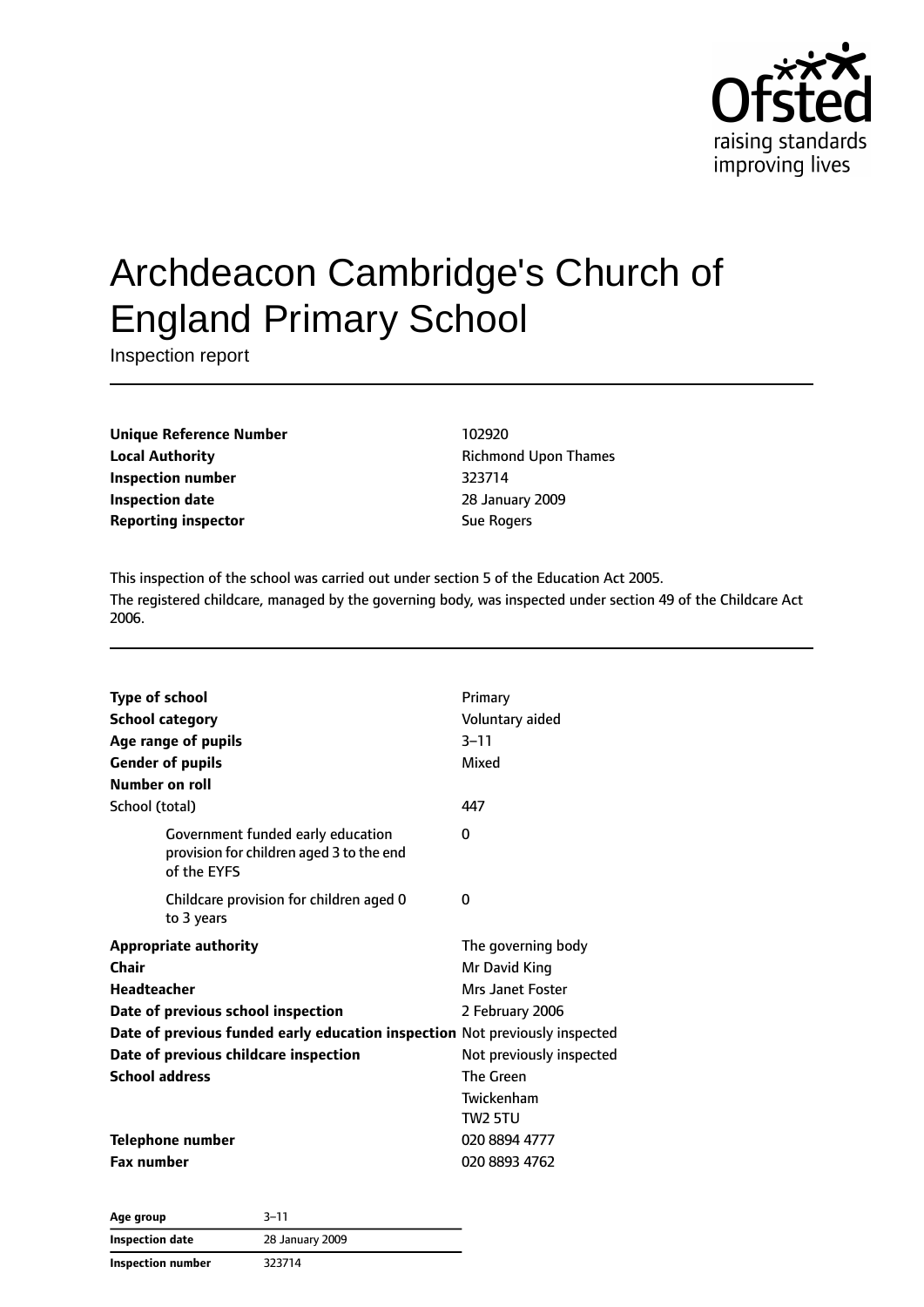© Crown copyright 2009

.

#### Website: www.ofsted.gov.uk

This document may be reproduced in whole or in part for non-commercial educational purposes, provided that the information quoted is reproduced without adaptation and the source and date of publication are stated.

Further copies of this report are obtainable from the school. Under the Education Act 2005, the school must provide a copy of this report free of charge to certain categories of people. A charge not exceeding the full cost of reproduction may be made for any other copies supplied.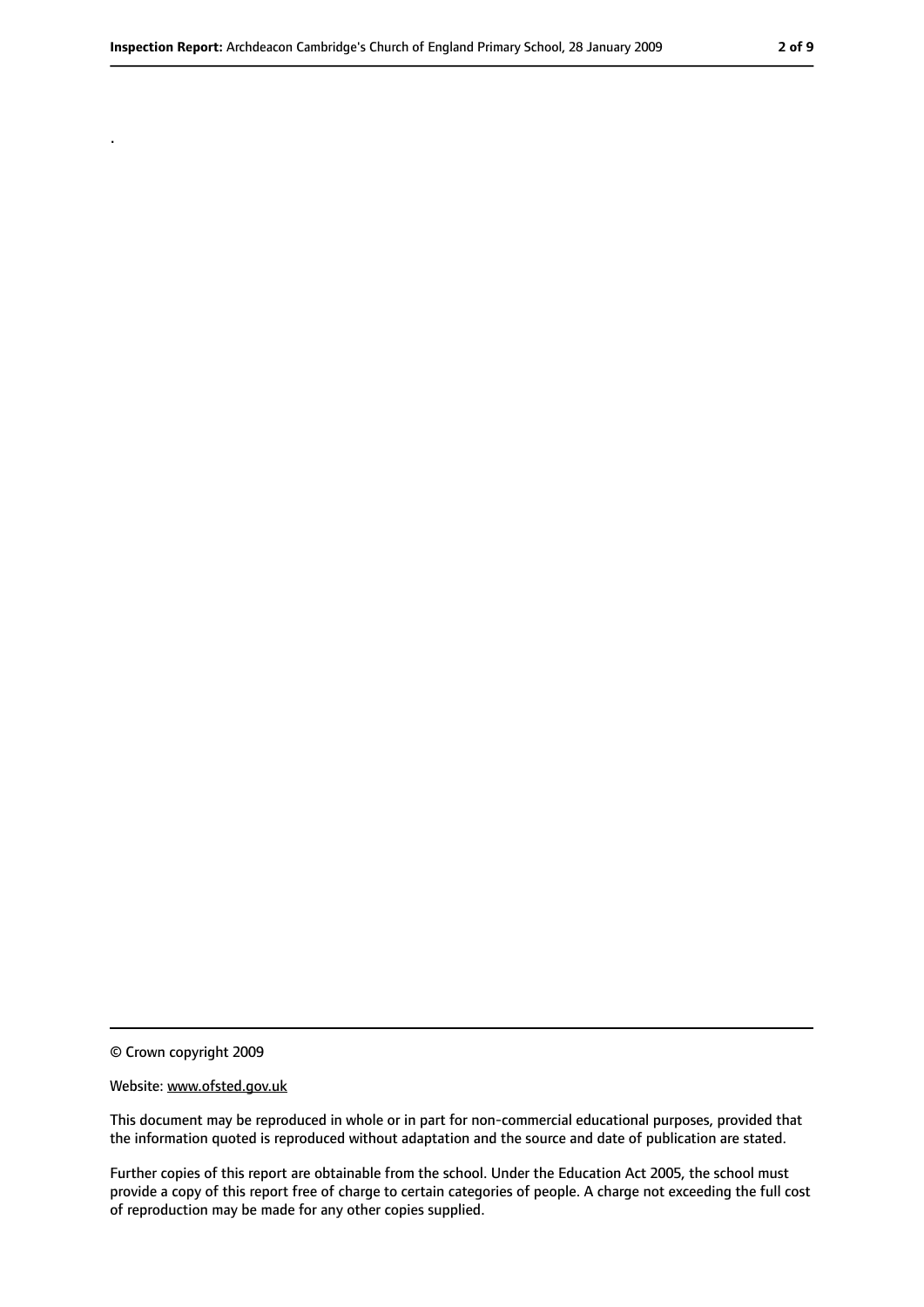## **Introduction**

The inspection was carried out by two Additional Inspectors.

The inspectors evaluated the overall effectiveness of the school and investigated the following areas:

- the quality of teaching and learning, and improvements since the last inspection
- the impact of other improvement work done by leaders, especially in mathematics, the Early Years Foundation Stage and the curriculum
- the quality of pupils' personal development and the school's provision for their care, quidance and support.

The inspectors gathered evidence from: lesson observations; examination of pupils' work and school documents; parents' responses to questionnaires; and discussions with pupils, the Chair of Governors and staff. Other aspects of the school's work were not investigated in detail. However, the inspectors found no evidence to suggest that the school's own assessments, as given in its self-evaluation, were not justified, and these have been included where appropriate in this report.

## **Description of the school**

Archdeacon Cambridge's School is a larger than average primary school with a Nursery. The proportions of pupils who require extra support with their lessons because they have special needs or do not speak English very well are lower than those found in most other schools. Fewer pupils take free school meals than is usual. However, the number of pupils of minority ethnic background is average. The school has attained several external chartermarks, the most recent of which is the Artsmark Gold award, gained for the third time.

## **Key for inspection grades**

| Grade 1 | Outstanding  |
|---------|--------------|
| Grade 2 | Good         |
| Grade 3 | Satisfactory |
| Grade 4 | Inadequate   |
|         |              |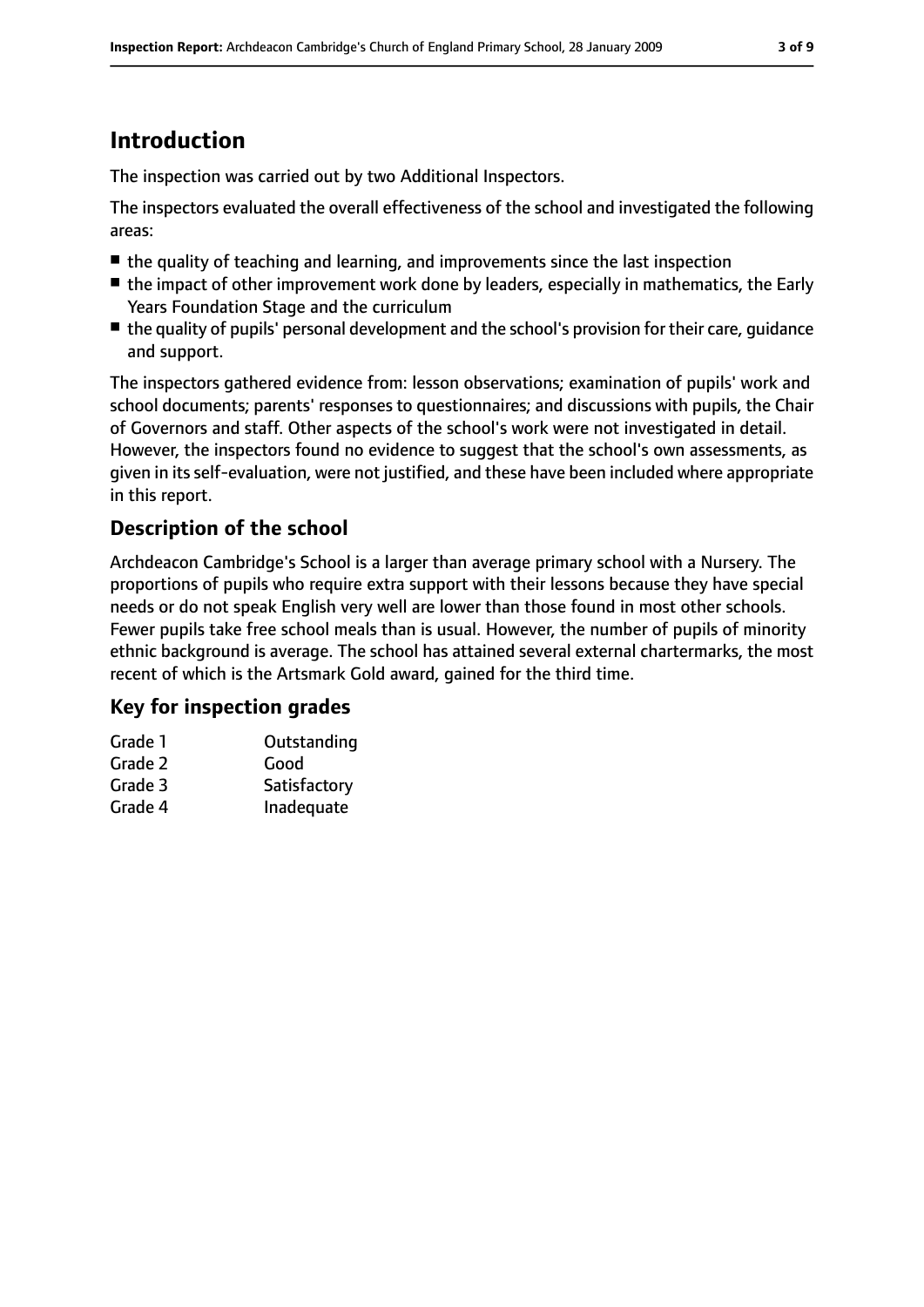## **Overall effectiveness of the school**

### **Grade: 2**

Archdeacon Cambridge's School is a good school that continuesto improve. The pupils' personal development is outstanding, as is the teachers' planning of the curriculum. This results in pupils making good progress in their work, so that they achieve standards that are above average by the time they leave Year 6.

Pupils thoroughly enjoy school, making comments such as 'lessons are brilliant'. This is because teachers design stimulating activities, setting learning in context. Leaders have effectively pre-empted some of the recommendations in the current national curriculum review and have cross-linked subjects to create interesting project themes. The school's chartermarks in art, physical education and basic skills confirm the richness of the curriculum, especially in drama and music. For example, the school regularly performs Shakespeare plays in its amphitheatre. Teaching observed, pupils' workbooks and school records show that teaching is good. Consequently, all groups of pupils make good progress. Pupils who find work more difficult receive effective support, through good management of intervention programmes and strong use of teaching assistants. The few pupils who need support with English, as it is not their mother tongue, do exceptionally well.

The large majority of parents share their children's views, confirming that this is a good school. Several included remarks such as 'We consider ourselves lucky to belong to such a caring, positive school'. The school has made great strides in gathering and analysing assessment information to ensure that it sets challenging targets for its pupils. This work has increased teachers' knowledge about pupils' weaknesses, helping to improve standards, especially in mathematics, over the last year. The school has also set up good, complementary, assessment systems, designed to support pupils in self-evaluating their own work. However, teachers' assessments are not always entirely accurate. On occasion, therefore, work is not pitched at the correct level and pupils are not given consistent information on how to improve. As a result, pupils' progress, though good, is a little uneven at times.

Care of pupils is outstanding and relationships throughout the school are excellent. Pupils are given a range of opportunities to interact with people from different communities and faiths. Consequently, pupils' spiritual, moral social and cultural education is good. Pupils say that they feel very safe. Behaviour is good and attendance is well above average. Pupils also have excellent opportunities to learn to take responsibility, with a group of Eco Warriors demonstrating this in their enthusiastic commitment to the environment. A Healthy Schools Award testifies that pupils have excellent opportunities to take exercise and know how to be healthy. Pupils' skills in information and communication technology have improved and these, coupled with their high standards in basic skills and good social skills, show that pupils are well prepared for the next stages in their education.

The headteacher has worked very hard to build an effective and committed team. Leaders focus on raising standards, and have secured notable improvements in personal development, early years' teaching, mathematics and the curriculum. Governors remain outstanding in their support, challenge and commitment and the school is therefore well placed to continue to improve.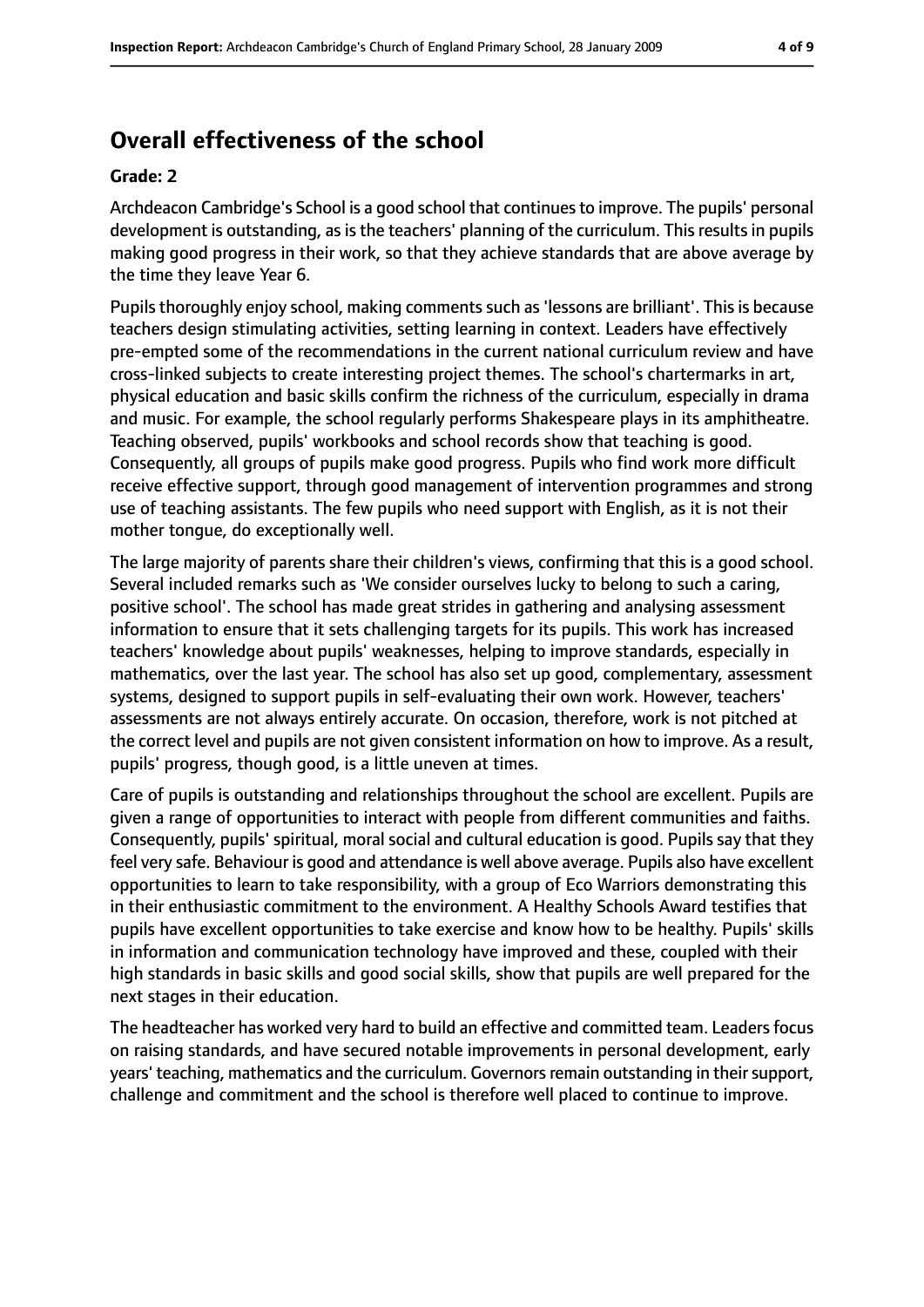## **Effectiveness of the Early Years Foundation Stage**

#### **Grade: 2**

Parents are almost exclusively positive about their children's start in Nursery and Reception. They typically comment that there is an excellent mix of 'nurture, positivity, discipline and encouragement'. Arrangements for children's care and welfare are outstanding and this creates a firm foundation and positive attitudes for future learning. Children get on very well together and they play happily on their own and with others. They are very enthusiastic about their learning because teaching is good and teachers plan activities that are a close match to children's interests and needs. For example, watching the children perform an African musical parade in the rain was a joyous experience!

As a result, children achieve well in the Early Years Foundation Stage. When they join the Nursery, children's ability levels are, on average, higher than would typically be expected for children of this age. All groups of children make good rates of progress in all areas of learning. Consequently, they reach standards that are at least above national expectations, and sometimes well above, by the time they enter Year 1. There is a good balance between activities that are chosen by children and those that are led and supported by adults. However, the school recognises that it could do a little more to help children evaluate their learning, when working independently. The Early Years Foundation Stage leader is effective, confident and committed. Initiatives that are raising expectations in literacy such as the promotion of mark-making, writing and recording, are all bearing fruit and suggest that standards will continue to improve.

## **What the school should do to improve further**

■ Improve the accuracy of teachers' assessments, so that work is consistently set at the correct level and pupils have information on what they need to do to self-evaluate and improve on a regular basis.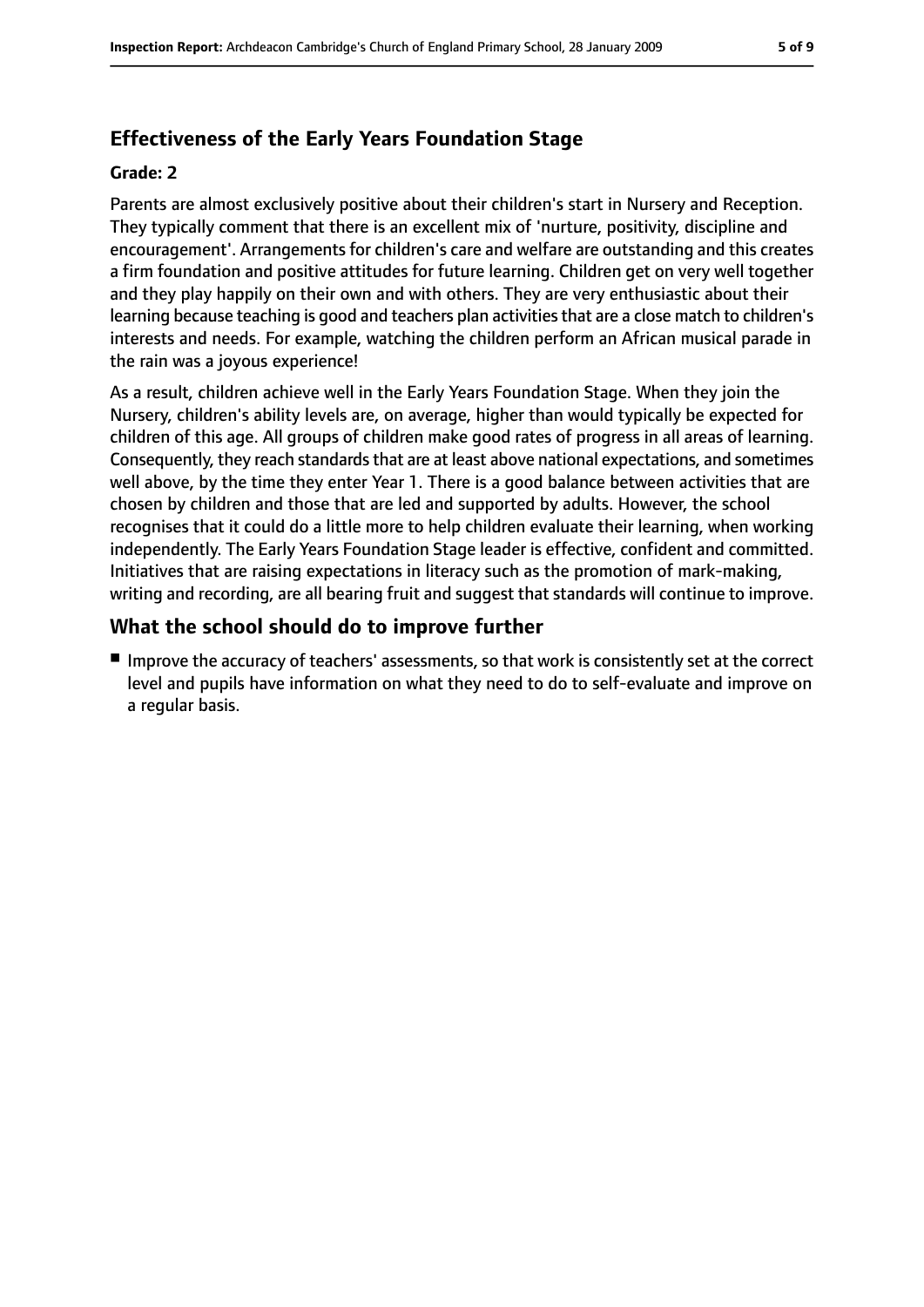**Any complaints about the inspection or the report should be made following the procedures set out in the guidance 'Complaints about school inspection', which is available from Ofsted's website: www.ofsted.gov.uk.**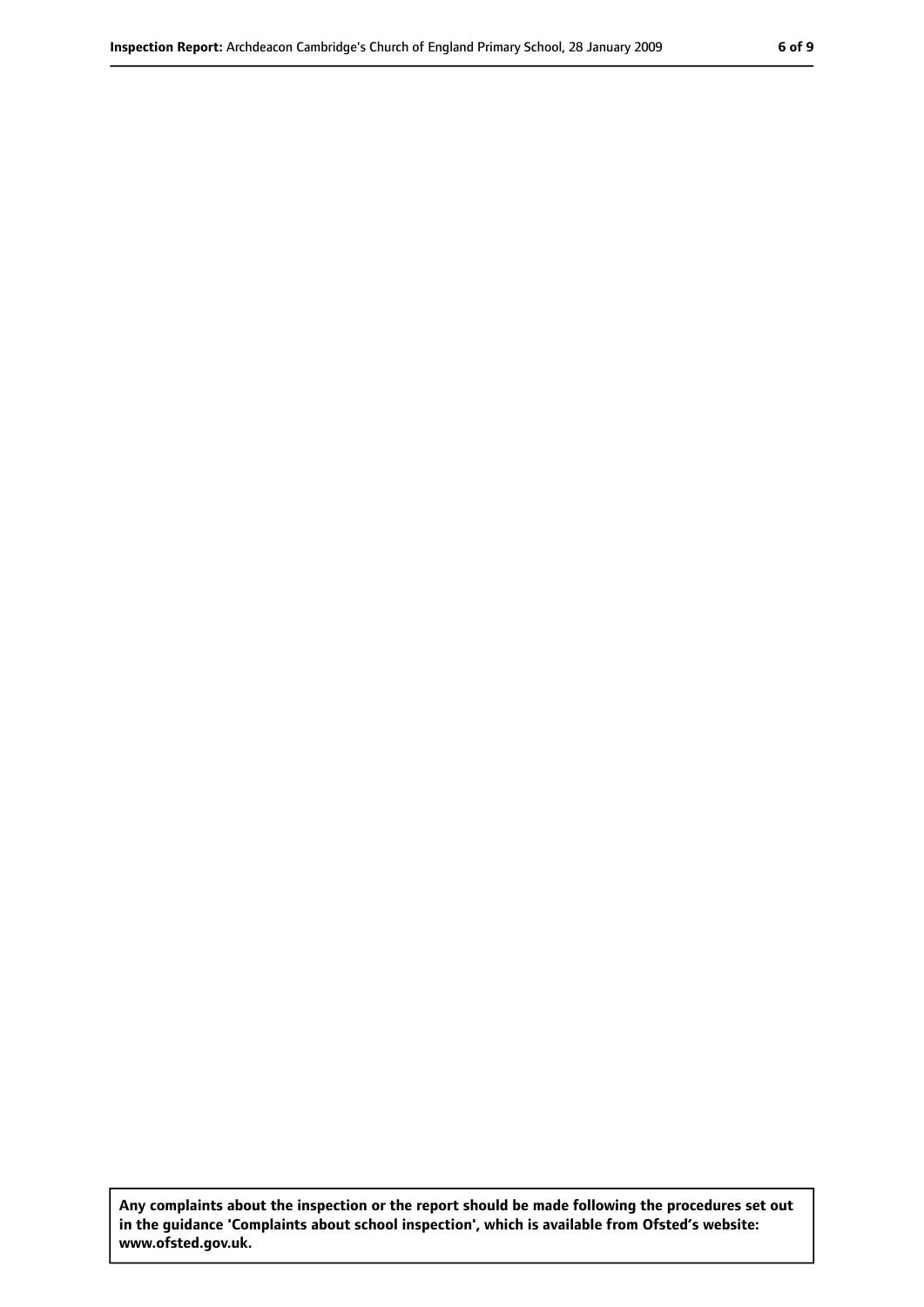## **Inspection judgements**

| Key to judgements: grade 1 is outstanding, grade 2 good, grade 3 satisfactory, and | <b>School</b>  |
|------------------------------------------------------------------------------------|----------------|
| arade 4 inadequate                                                                 | <b>Overall</b> |

## **Overall effectiveness**

| How effective, efficient and inclusive is the provision of<br>education, integrated care and any extended services in meeting the<br>needs of learners? |     |
|---------------------------------------------------------------------------------------------------------------------------------------------------------|-----|
| Effective steps have been taken to promote improvement since the last<br>inspection                                                                     | Yes |
| How well does the school work in partnership with others to promote learners'<br>well being?                                                            |     |
| The capacity to make any necessary improvements                                                                                                         |     |

## **Effectiveness of the Early Years Foundation Stage**

| How effective is the provision in meeting the needs of children in the<br><b>EYFS?</b>       |  |
|----------------------------------------------------------------------------------------------|--|
| How well do children in the EYFS achieve?                                                    |  |
| How good are the overall personal development and well-being of the children<br>in the EYFS? |  |
| How effectively are children in the EYFS helped to learn and develop?                        |  |
| How effectively is the welfare of children in the EYFS promoted?                             |  |
| How effectively is provision in the EYFS led and managed?                                    |  |

## **Achievement and standards**

| How well do learners achieve?                                                                               |  |
|-------------------------------------------------------------------------------------------------------------|--|
| The standards <sup>1</sup> reached by learners                                                              |  |
| How well learners make progress, taking account of any significant variations<br>between groups of learners |  |
| How well learners with learning difficulties and/or disabilities make progress                              |  |

## **Annex A**

<sup>&</sup>lt;sup>1</sup>Grade 1 - Exceptionally and consistently high; Grade 2 - Generally above average with none significantly below average; Grade 3 - Broadly average to below average; Grade 4 - Exceptionally low.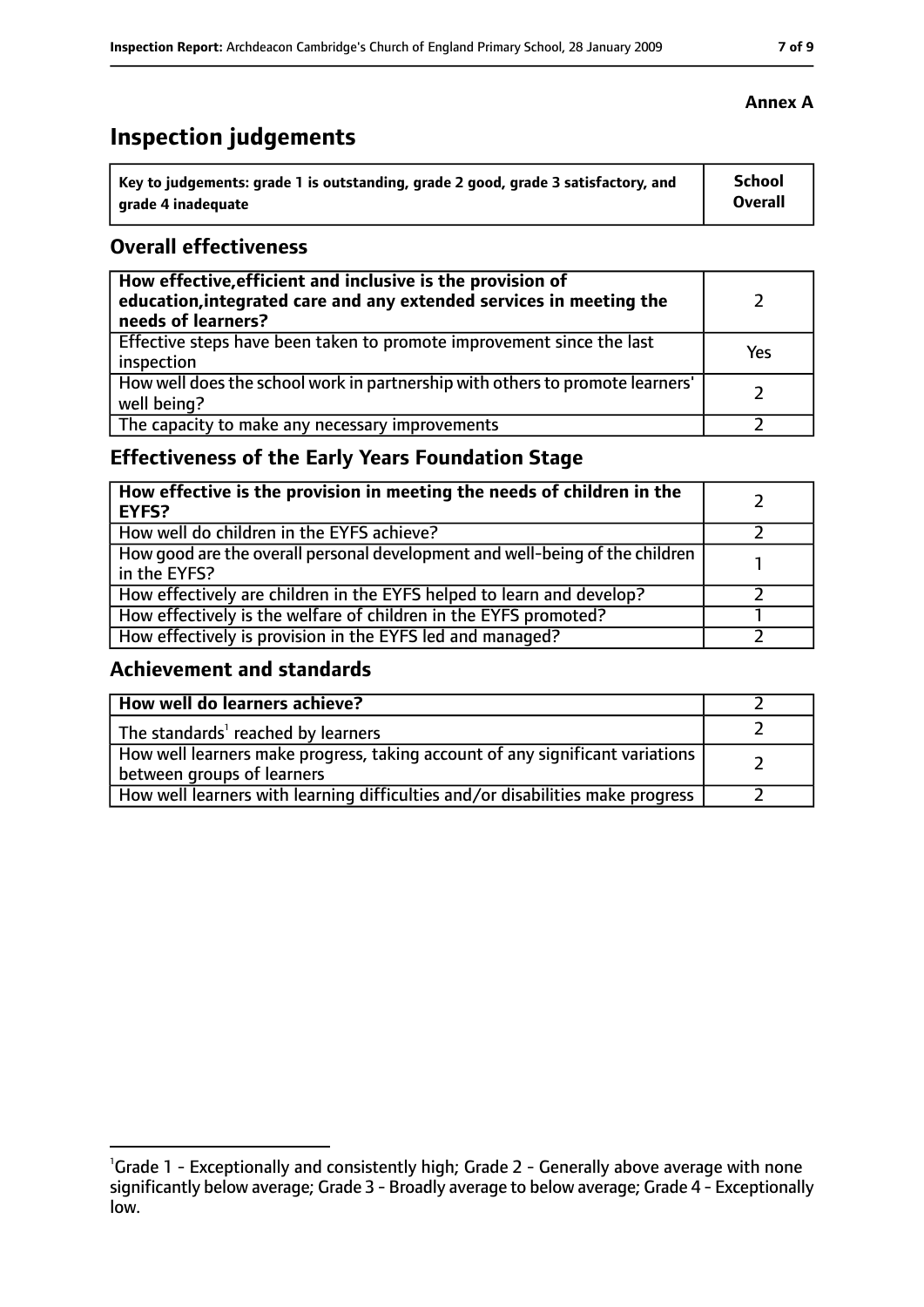## **Personal development and well-being**

| How good are the overall personal development and well-being of the<br>learners?                                 |  |
|------------------------------------------------------------------------------------------------------------------|--|
| The extent of learners' spiritual, moral, social and cultural development                                        |  |
| The extent to which learners adopt healthy lifestyles                                                            |  |
| The extent to which learners adopt safe practices                                                                |  |
| The extent to which learners enjoy their education                                                               |  |
| The attendance of learners                                                                                       |  |
| The behaviour of learners                                                                                        |  |
| The extent to which learners make a positive contribution to the community                                       |  |
| How well learners develop workplace and other skills that will contribute to<br>their future economic well-being |  |

## **The quality of provision**

| How effective are teaching and learning in meeting the full range of<br>learners' needs?              |  |
|-------------------------------------------------------------------------------------------------------|--|
| How well do the curriculum and other activities meet the range of needs and<br>interests of learners? |  |
| How well are learners cared for, quided and supported?                                                |  |

## **Leadership and management**

| How effective are leadership and management in raising achievement<br>and supporting all learners?                                              |     |
|-------------------------------------------------------------------------------------------------------------------------------------------------|-----|
| How effectively leaders and managers at all levels set clear direction leading<br>to improvement and promote high quality of care and education |     |
| How effectively leaders and managers use challenging targets to raise standards                                                                 |     |
| The effectiveness of the school's self-evaluation                                                                                               |     |
| How well equality of opportunity is promoted and discrimination eliminated                                                                      |     |
| How well does the school contribute to community cohesion?                                                                                      |     |
| How effectively and efficiently resources, including staff, are deployed to<br>achieve value for money                                          |     |
| The extent to which governors and other supervisory boards discharge their<br>responsibilities                                                  |     |
| Do procedures for safeguarding learners meet current government<br>requirements?                                                                | Yes |
| Does this school require special measures?                                                                                                      | No  |
| Does this school require a notice to improve?                                                                                                   | No  |